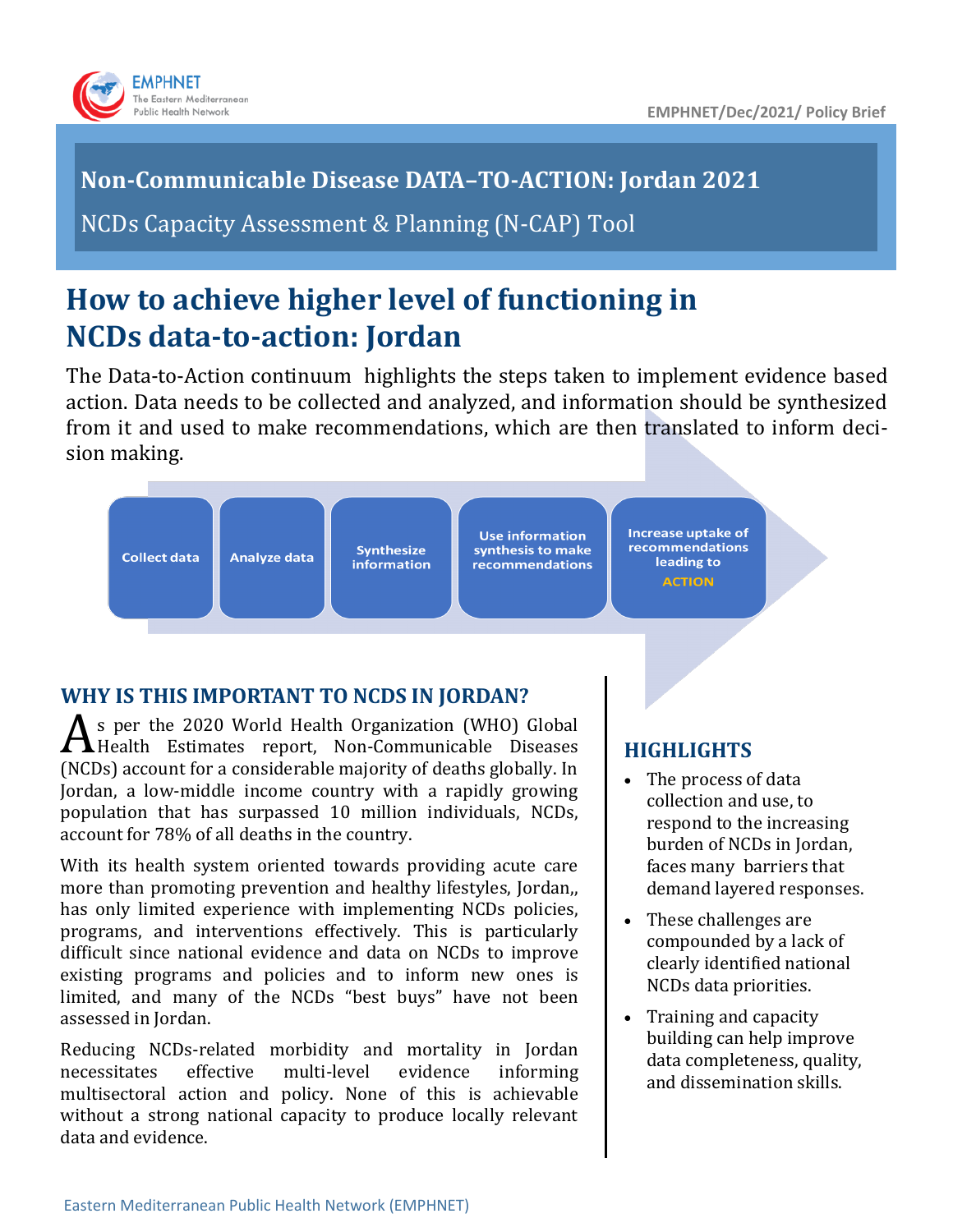### **APPROACH**

The lessons presented here are based<br>on a workshop that was conducted by The lessons presented here are based the Eastern Mediterranean Public Health Network (EMPHNET) in collaboration with the Royal Health Awareness Society (RHAS), under the guidance of the Jordan Ministry of Health. Bringing relevant NCDs stakeholders together, the workshop utilized the Data-to-Action Discussion Guide of the NCDs Capacity Assessment and Planning (N-CAP) Tool to assess, prioritize, and plan for next steps to inform country led efforts in NCDs data collection and use.

## **ABOUT N-CAP**

The N-CAP Tool is used to conduct<br>assessments of NCDs related public he N-CAP Tool is used to conduct health functions, which leads to a plan of action that informs country-led efforts to address NCDs. It is based on the Staged Development Tool (SDT) created by the U.S. Centers for Disease Control and Prevention (CDC) and the International Association of National Public Health Institutes (IANPHI). The N-CAP Tool was developed in collaboration with CDC, IANPHI, and EMPHNET.

The tool uses a maturity model to *assess* the current level of functioning as basic, developing, advanced and leading edge, within a critical NCDs area, including capacities and gaps, *prioritize* these gaps, and *plan* for how to achieve a higher level of functioning. Discussion Guides facilitate conversations about the country's current maturity level in their efforts to address NCDs and identify areas for improvement.



## **PRIORITIZED CHALLENGES**

#### **National NCDs Priorities**

Priorities for NCDs data and information in Jordan are not well defined and transparent through a prioritization matrix that is made visible to data collectors, researchers, and donors. There is a need to have a unified national governmental direction that informs ministries with their variable units and directorates on the NCDs data and information needs and priorities for decision making.

#### **Jordan National Strategy for the Health Sector 2015-2019**

The 2015-2019 Health strategy is recognized as a great initiative for the health sector in Jordan and was indorsed by the government. However, it does not focus on NCDs, and does not identify the national priorities for NCDs data collection or research. As no action plan followed, many of its recommendations were not feasible to implement and have become outdated. The strategy needs updating

#### **Health Information System**

There is a lack of a national widespread and integrated Health Information System (HIS), with no clear internal communication strategy or a systemized approach to NCDs data flow in-between units. Unifying NCDs data, collected across different sectors, warrants a high-level governmental directive, identifying NCDs priorities and enabling the mobilization of funds accordingly.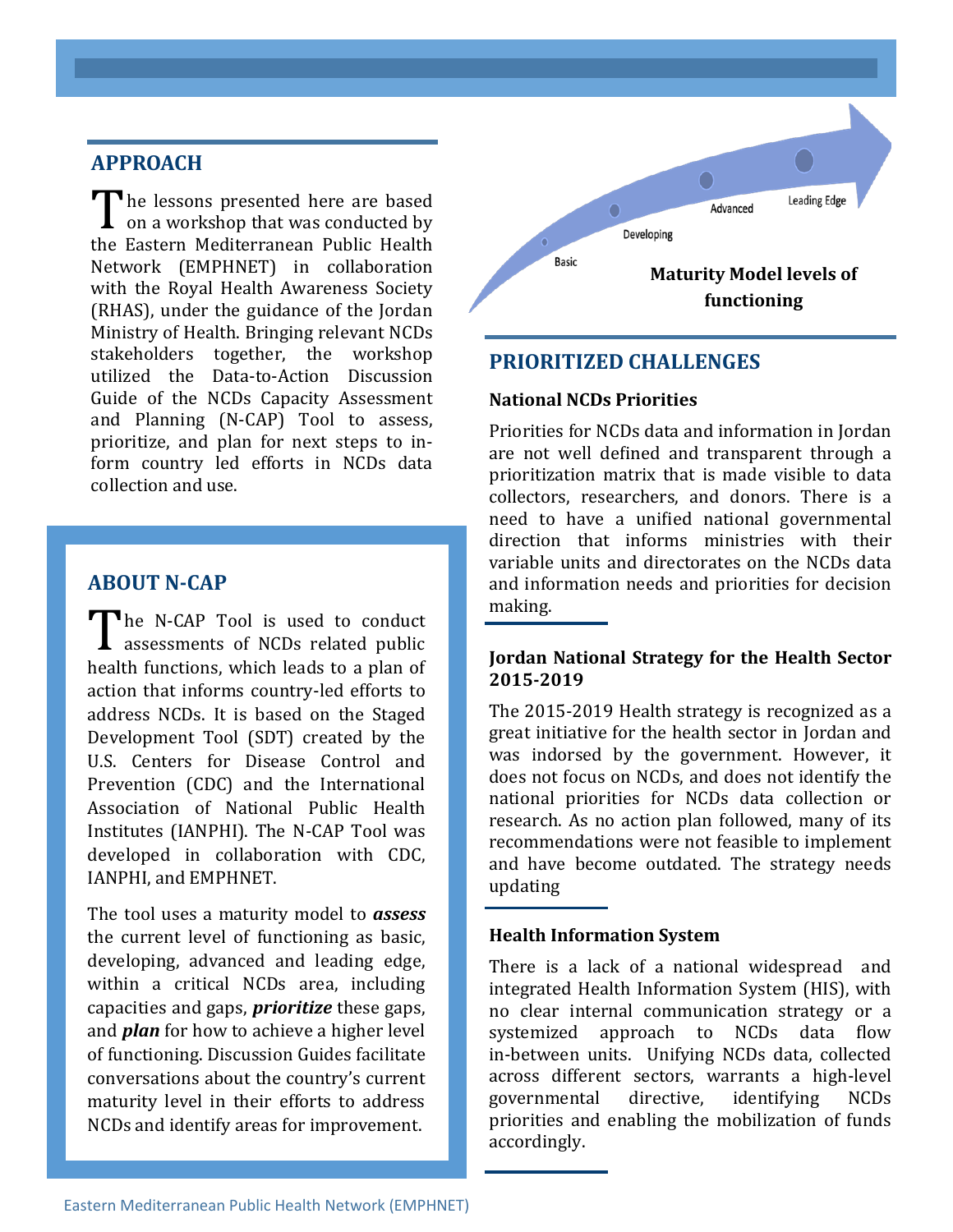#### **Focal Data Collectors**

Most focal data-collectors distributed across governmental health centers lack the needed qualifications and skills (data inputting and English proficiency), and are overwhelmed, as they serve to collect data and information on both communicable diseases and NCDs. Due to the workload and limited financial reward, there is no job continuity. Additionally, the trainings offered by the MoH has not been able to keep up with rapid change of employees. Data-collectors are also not involved in the development of data collection tools and thus do not comprehend the significance of data collection, especially with regards to strengthening the health system to respond to the population health needs.

Data validation and quality assurance are yet to be established and integrated into MoH systems. As such, collected NCDs data is incomplete and of poor quality, which results in a general lack of confidence in the available evidence, and leads to its limited uptake by decision and policy makers.

#### **Data Experts**

Each ministerial unit oversees the analysis of the data that relates to it. However, even though there are 157 epidemiologists at the MoH, there is a lack of data analysis specialists and statisticians at each unit's level. Analysis of data is usually basic, serving to only provide descriptive results. The NCDs directorate publishes annual reports on its website and the Higher Health Council also publishes reports on the health sector expenditure in Jordan. However, this is not national level NCDs data, as the data from the private sector is not being collected, analyzed, or reported. Additionally, although these reports are published on the MoH website, they are not disseminated in a manner that is understandable to policy makers, e.g., policy briefs, and recommendations, future projections, workplans for next steps, and cost-benefit analysis are not usually included in these reports.



**Sustainability of NCDs Initiatives** 

Financial resources are a big obstacle, affecting all steps of the data-to-action continuum. Even though 82% of deaths in Jordan are due to NCDs, only 17% of the MoH's budget is allocated to NCDs. One reason being that policymakers and external donors are sometimes only interested in "ribbon cutting", or in the publicity that their actions and donation receives, so most choose fast track publicity attractive actionable topics rather than NCDs.

Dependency of big projects on donor funding, limits Jordan's ability to focus on its own national NCDs priorities, and instead projects follow the funder's agenda and priorities, and are usually not sustainable once the funder leaves.

#### **Fragmentation of Efforts**

Multiple meetings and workshops on NCDs have been conducted, engaging stakeholders and partners from the various domains. These workshops served to pool together the fragmented efforts to tackle NCDs in Jordan. Several partners are collaborating on NCDs related projects, that involve data-collection, surveillance, and initiatives to build NCDs registries. However, no clear strategy was developed to inform on these collaborations or streamline these efforts.

#### **Engaging Policy Makers**

Efforts to engage policy makers are usually futile. Reasons include the low quality of data that the recommendations are based on, and the fact that sometimes the recommendations are expensive to implement. Additionally, due to the lack of experts in the field, very limited cost-benefits reports have been presented to engage policymakers.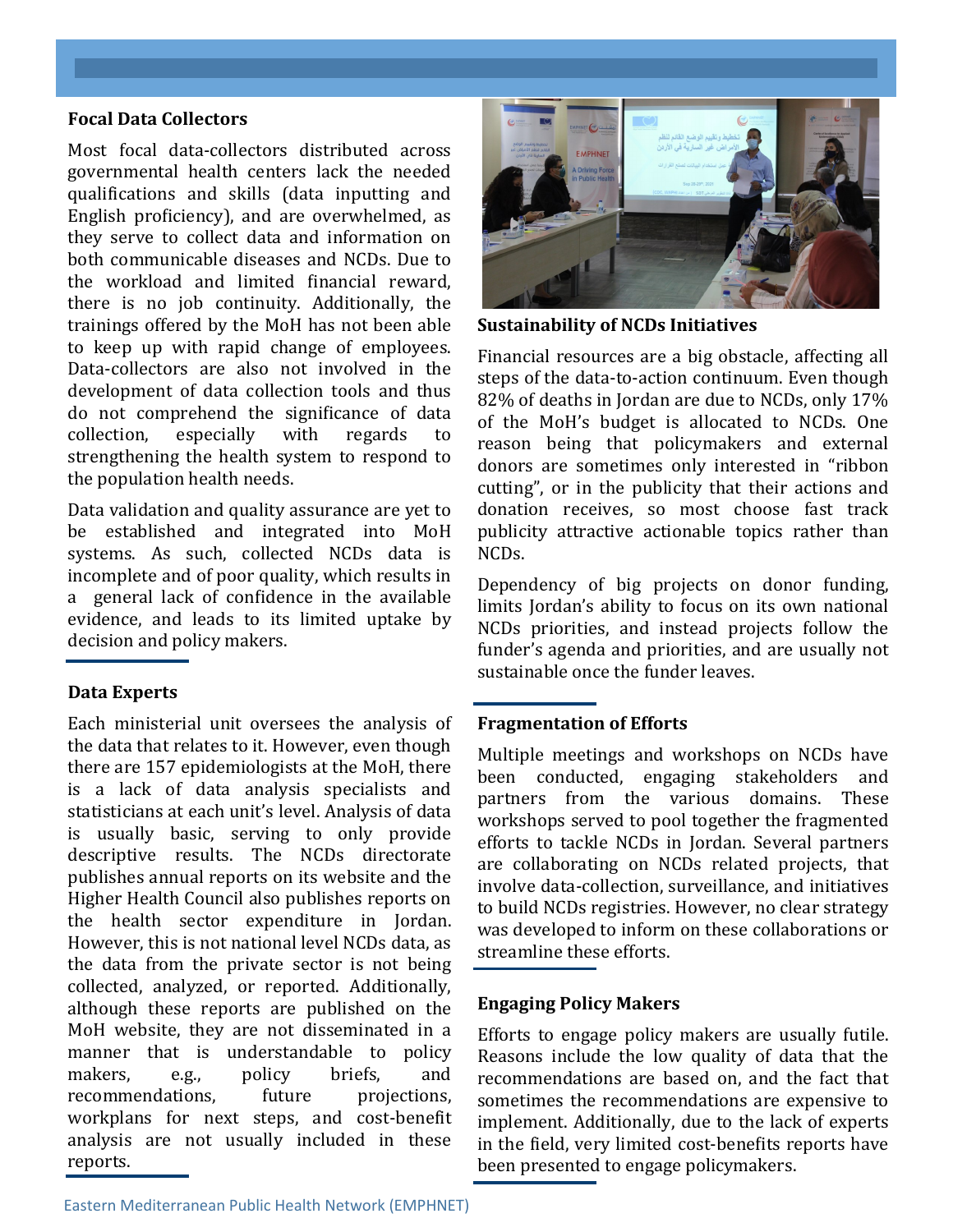#### **PRIORETIZED NEXT STEPS**

#### **NCDs Health Strategy**

Through a higher ministerial decree, an NCDs Committee should be formed, to develop a National NCDs Health Strategy, building on the available National Strategy for the Health Sector 2015-2019. This committee should include NCDs stakeholders and experts and should identify Jordan's NCDs data needs, including global and national NCDs targets and indicators. The strategy should include a workplan with a timeframe, and step-by-step recommendations with cost-benefit analysis to assist policy-makers in resource allocation and ensure sustainability of initiatives. The Strategy should specify the mechanism for data collection and use, the budget requirements for collecting and monitoring this data, and the roles of the different stakeholders (MoH directorates, Ministry of Higher Education, municipalities, etc.)

#### **Health Information System**

The first step to ensuring an efficient and well integrated HIS that caters to NCDs, is for a highlevel governmental directive to identify the needed data elements, measures, and targets, and to unify the case definitions of these targets and indicators between the different data sources. The system should be developed in a way that prevents data inputters from going to the next page or submitting without all fields being completed and filled. Centers and focal datacollectors, submitting complete and good quality data should be recognized, and rewarded for their efforts to encourage others to improve.



#### **NCDs Data Through Academic Research**

Universities and academic institutes have the financial resources and expertise to conduct advanced data collection, analysis, and research. The Institutional Development and Quality Control (IDQC) unit at the MoH conducted a workshop in early 2021, in collaboration with the WHO, to specify health research priorities. This workshop was conducted with universities, NGOs, and public and private sectors to identify 30 health research priorities that are specific for Jordan MoH. A similar workshop should be done with NCDs relevant stakeholders to identify national NCDs research needs. The outcome of this workshop should be disseminated to the Ministry of Higher Education's, with the aim of focusing academic health research of master's and PhD students on Jordan's NCDs priorities.

#### **Developing a Research Unit Within the MoH**

Creating a dedicated research unit that employs senior researchers, able to lead advanced NCDs research projects will ensure research focuses on national needs. Within this unit, employees should have a specified role and Standard Operating Procedures, with protected time to develop research proposals, attract funders, and conduct NCDs priority data-collection, research and information translation. The unit should also work on building advanced research capacities, especially of the available epidemiologists and develop a protocol for researcher reimbursement. Expert employees above the age of 60 years should be retained in the capacity of consultants and mentors to future generations of employees.

#### **Data Quality Monitoring**

Data validation can be done transparently within the different directorates, by designating a person within each unit to do this. However, there is a need for a protocol for data validation , and this should be developed by the IDQC Directorate. Data quality control measures should be developed and implemented, and actions should be taken towards individuals who do not comply with these measures.

Eastern Mediterranean Public Health Network (EMPHNET)